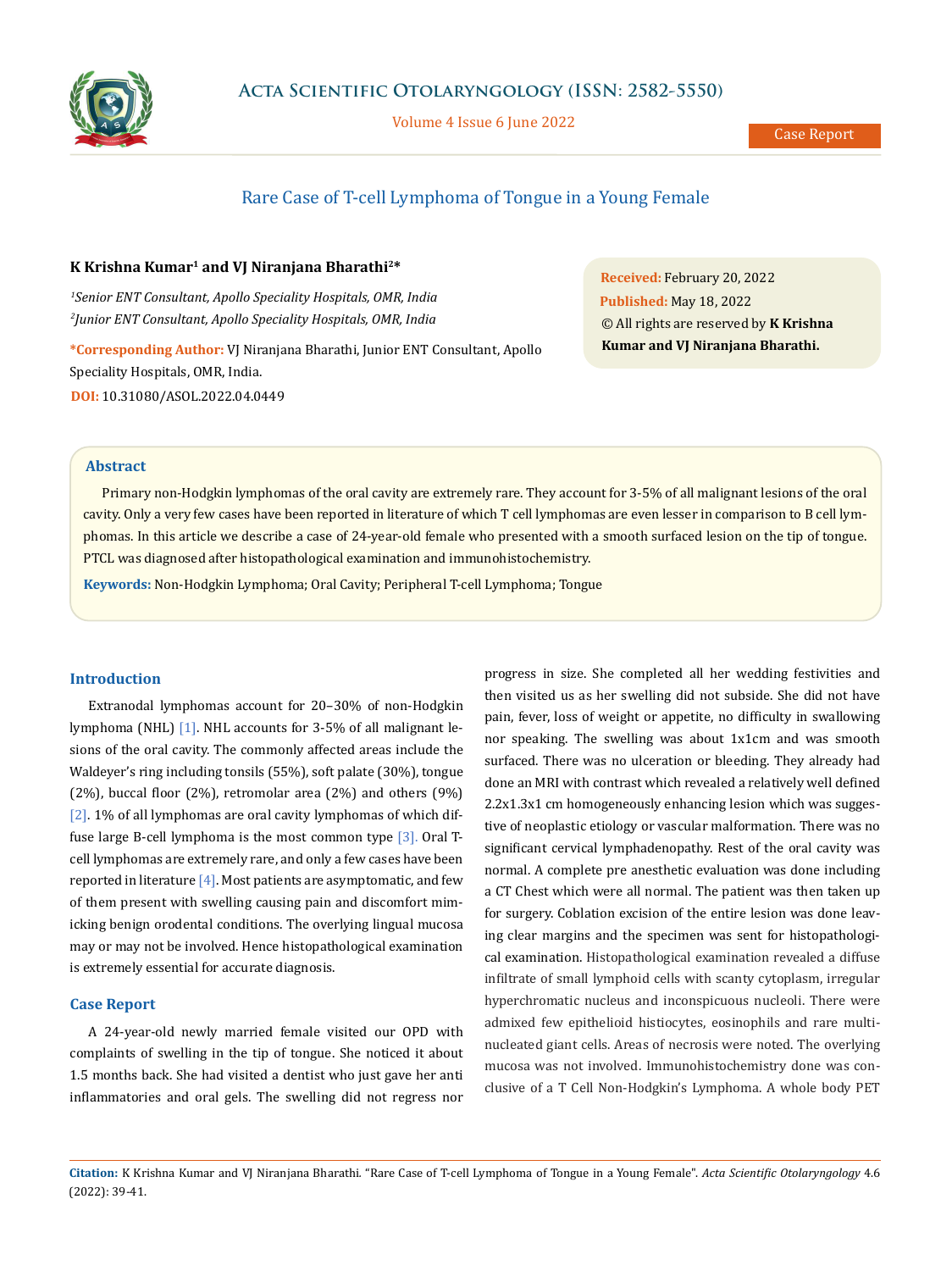scan was done which did not show any significant lesion anywhere else in the body. The patient was categorized as Stage I as postoperative PET-CT scan was normal. The final diagnosis was peripheral T-cell lymphoma (PTCL). The patient then went to Cancer Institute for further follow ups.



**Figure 1:** Pre operative photo showing the lesion.



**Figure 2:** Post operative photo showing the operated site.

## **Discussion**

About 20-30% of NHLs arise from extranodal sites [1]. Gastrointestinal tract is the most common extranodal region after which is the head and neck region. Lymphomas are the third most common malignant lesion seen in the oral cavity and account for 3-5% of the oral cavity malignancies [5]. B Cell Lymphomas are the most common type of primary NHL [3]. Most commonly involved sites are tonsils followed by palate, tongue, buccal mucosa and retromolar area [2]. Only a very small number of PTCLs of oral cavity have been reported till date [4]. Lavanya Karanam., *et al*. reported a similar case of T cell lymphoma at the base of tongue [14]. Madana., *et al*. [15] and Swetha Narla., *et al*. [16] each reported a case of T cell lymphoma presenting at the lateral border of tongue. Etiological factors of primary lymphomas of the oral cavity is still a dilemma. Risk factors associated with NHL are Primary or acquired immunodeficiency, autoimmune disease (Sjogren's syndrome, Coeliac disease, treatment with immunosuppressant drugs), infective agents such as herpetic virus, hepatitis C virus, Helicobacter pylori, exposure to chemical agents, hereditary factors, etc [6-8]. It is usually seen over the sixth decade of life [9]. The commonly noticed symptoms are pain, swelling and discomfort. Oral NHLs may mimic benign oro dental conditions and hence could be misdiagnosed [10]. Oral cavity lymphomas are quite sensitive to both chemotherapy and radiotherapy. Prognosis is totally dependent on the stage of the tumor, the aggressiveness of the cell type and the response to treatment [11]. Went., *et al*. reported that Ki67 is prognostically relevant [12]. New prognostic predictive scores include age >60 years, high LDH, poor performance status and Ki-67 >80% which are associated with poor prognosis. Wolvius., *et al*. reported median survival of 34 months with no difference in prognosis between patients with bone and soft tissue lymphoma [13].

#### **Conclusion**

NHL of the oral cavity is not a common disease and most of the cases reported are B-cell NHLs [1]. T Cell Lymphomas are extremely rare with only very few cases reported in the literature [4]. We have reported this case in view of the rarity of the disease, rarity of the site and presentation and the young age of the patient.

### **Bibliography**

1. [Cleary KR and Batsakis JG. "Sinonasal lymphomas".](https://pubmed.ncbi.nlm.nih.gov/7979008/) *Annals of [Otology, Rhinology and Laryngology](https://pubmed.ncbi.nlm.nih.gov/7979008/)* 103 (1994): 911-914.

**Citation:** K Krishna Kumar and VJ Niranjana Bharathi*.* "Rare Case of T-cell Lymphoma of Tongue in a Young Female". *Acta Scientific Otolaryngology* 4.6 (2022): 39-41.